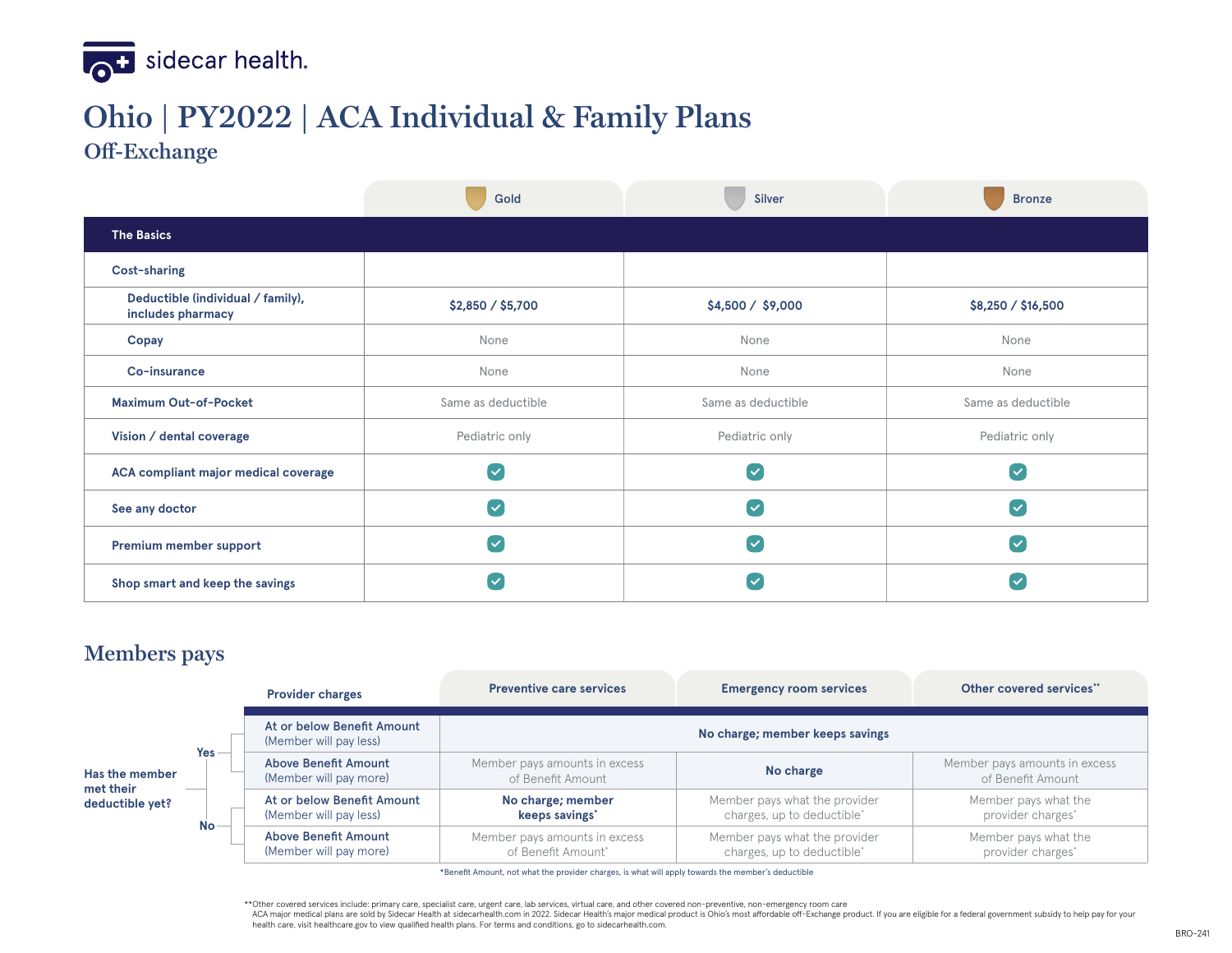

### **Ohio | 2022 | Large group fully insured plans Employer sponsored**

| <b>The Basics</b>                                      |                                                                  |
|--------------------------------------------------------|------------------------------------------------------------------|
| <b>Cost-sharing</b>                                    |                                                                  |
| Deductible (individual / family),<br>includes pharmacy | <b>Employers can choose</b><br>up to 4 plan designs <sup>*</sup> |
| Copay                                                  | None                                                             |
| Co-insurance                                           | None                                                             |
| HSA compatible high deductible plans                   | Optional                                                         |
| <b>Maximum Out-of-Pocket</b>                           | Same as deductible                                               |
| <b>ACA compliant major medical coverage</b>            |                                                                  |
| See any doctor                                         |                                                                  |
| Premium member support                                 |                                                                  |
| Shop smart and keep the savings                        |                                                                  |
|                                                        |                                                                  |

Sidecar Health employer sponsored plan\*\*



#### **Members pays**

|                                                |           | <b>Provider charges</b>                               | <b>Preventive care services</b>                     | <b>Emergency room services</b>                              | Other covered services <sup>#</sup>                |
|------------------------------------------------|-----------|-------------------------------------------------------|-----------------------------------------------------|-------------------------------------------------------------|----------------------------------------------------|
| Has the member<br>met their<br>deductible yet? |           | At or below Benefit Amount<br>(Member will pay less)  | No charge; member keeps savings                     |                                                             |                                                    |
|                                                | Yes       | <b>Above Benefit Amount</b><br>(Member will pay more) | Member pays amounts in excess<br>of Benefit Amount  | No charge                                                   | Member pays amounts in excess<br>of Benefit Amount |
|                                                | <b>No</b> | At or below Benefit Amount<br>(Member will pay less)  | No charge; member<br>keeps savings'                 | Member pays what the provider<br>charges, up to deductible* | Member pays what the<br>provider charges*          |
|                                                |           | <b>Above Benefit Amount</b><br>(Member will pay more) | Member pays amounts in excess<br>of Benefit Amount* | Member pays what the provider<br>charges, up to deductible* | Member pays what the<br>provider charges*          |

\*Benefit Amount, not what the provider charges, is what will apply towards the member's deductible

# Other covered services include: primary care, specialist care, urgent care, lab services, virtual care, and other covered non-preventive, non-emergency room care

<sup>\*\*</sup> Available for employers based in Ohio | For groups of 51+ employees | Rx optional by group

<sup>†</sup> Deductible ranges (individual/family) : \$0 - \$8,700 / \$0 - \$17,400; Varies based on elected Employer plan designs